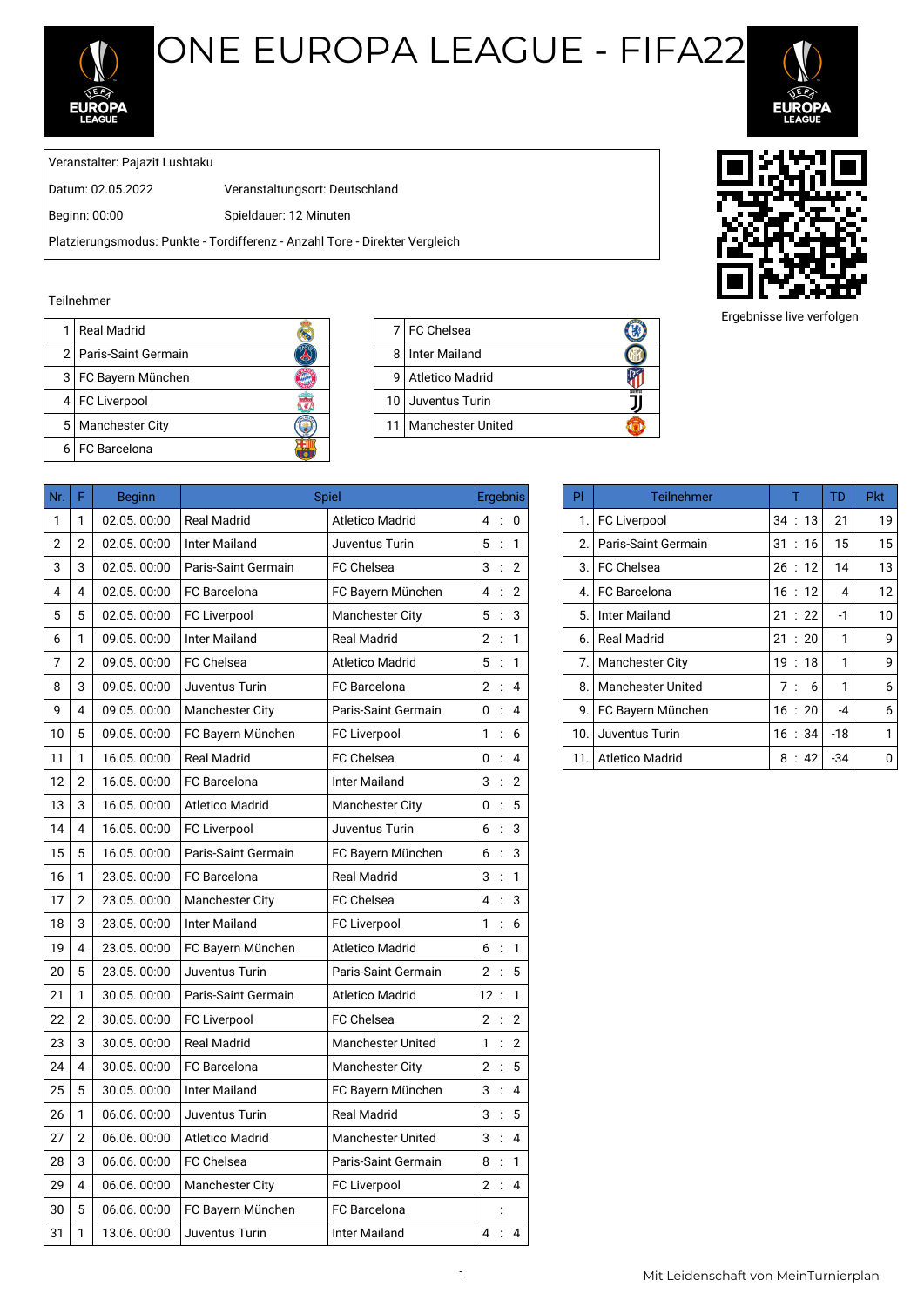ONE EUROPA LEAGUE - FIFA22





| 32 | 2              | 13.06.00:00 | <b>Atletico Madrid</b>   | <b>Real Madrid</b>       | $\overline{2}$ | $\vdots$       | 6              |
|----|----------------|-------------|--------------------------|--------------------------|----------------|----------------|----------------|
| 33 | 3              | 13.06.00:00 | <b>Manchester United</b> | FC Chelsea               | 1              |                | $\overline{2}$ |
| 34 | 4              | 13.06.00:00 | Paris-Saint Germain      | <b>Manchester City</b>   |                |                |                |
| 35 | 5              | 13.06.00:00 | <b>FC Liverpool</b>      | FC Bayern München        |                |                |                |
| 36 | 1              | 20.06.00:00 | FC Barcelona             | Juventus Turin           |                | $\vdots$       |                |
| 37 | 2              | 20.06.00:00 | <b>Real Madrid</b>       | Inter Mailand            | 3              |                | 4              |
| 38 | 3              | 20.06.00:00 | Manchester City          | <b>Manchester United</b> |                |                |                |
| 39 | 4              | 20.06.00:00 | FC Bayern München        | Paris-Saint Germain      |                |                |                |
| 40 | 5              | 20.06.00:00 | Juventus Turin           | FC Liverpool             | 1              | $\vdots$       | 5              |
| 41 | 1              | 27.06.00:00 | <b>Inter Mailand</b>     | FC Barcelona             |                | $\vdots$       |                |
| 42 | 2              | 27.06.00:00 | <b>FC Chelsea</b>        | <b>Real Madrid</b>       |                |                |                |
| 43 | 3              | 27.06.00:00 | <b>Manchester United</b> | FC Bayern München        |                |                |                |
| 44 | 4              | 27.06.00:00 | Paris-Saint Germain      | Juventus Turin           |                | $\vdots$       |                |
| 45 | 5              | 27.06.00:00 | FC Liverpool             | Inter Mailand            |                | $\vdots$       |                |
| 46 | 1              | 04.07.00:00 | <b>Real Madrid</b>       | <b>FC</b> Barcelona      |                | $\vdots$       |                |
| 47 | $\overline{2}$ | 04.07.00:00 | Juventus Turin           | <b>Manchester United</b> |                | $\vdots$       |                |
| 48 | 3              | 04.07.00:00 | <b>Inter Mailand</b>     | Paris-Saint Germain      |                | $\vdots$       |                |
| 49 | 4              | 04.07.00:00 | FC Barcelona             | <b>FC Liverpool</b>      |                |                |                |
| 50 | 5              | 04.07.00:00 | Manchester City          | <b>Real Madrid</b>       |                | $\vdots$       |                |
| 51 | 1              | 11.07.00:00 | <b>FC Chelsea</b>        | FC Bayern München        |                | $\vdots$       |                |
| 52 | 2              | 11.07.00:00 | <b>Atletico Madrid</b>   | Juventus Turin           |                | $\vdots$       |                |
| 53 | 3              | 11.07.00:00 | <b>Manchester United</b> | Inter Mailand            |                |                |                |
| 54 | 4              | 11.07.00:00 | Paris-Saint Germain      | FC Barcelona             |                | $\vdots$       |                |
| 55 | 5              | 11.07.00:00 | <b>Real Madrid</b>       | FC Liverpool             |                | $\vdots$       |                |
| 56 | 1              | 18.07.00:00 | FC Bayern München        | <b>Manchester City</b>   |                | $\vdots$       |                |
| 57 | $\overline{2}$ | 18.07.00:00 | Juventus Turin           | <b>FC Chelsea</b>        |                |                |                |
| 58 | 3              | 18.07.00:00 | <b>Inter Mailand</b>     | Atletico Madrid          |                | $\vdots$       |                |
| 59 | 4              | 18.07.00:00 | FC Barcelona             | <b>Manchester United</b> |                | $\vdots$       |                |
| 60 | 5              | 18.07.00:00 | FC Liverpool             | Paris-Saint Germain      |                | $\vdots$       |                |
| 61 | 1              | 25.07.00:00 | FC Bayern München        | Real Madrid              |                |                |                |
| 62 | 2              | 25.07.00:00 | <b>Manchester City</b>   | Juventus Turin           |                |                |                |
| 63 | 3              | 25.07.00:00 | FC Chelsea               | Inter Mailand            |                |                |                |
| 64 | 4              | 25.07.00:00 | <b>Atletico Madrid</b>   | FC Barcelona             |                |                |                |
| 65 | 5              | 25.07.00:00 | <b>Manchester United</b> | FC Liverpool             |                |                |                |
| 66 | 1              | 01.08.00:00 | Real Madrid              | Paris-Saint Germain      |                | $\vdots$       |                |
| 67 | 2              | 01.08.00:00 | Juventus Turin           | FC Bayern München        |                |                |                |
| 68 | 3              | 01.08.00:00 | <b>Inter Mailand</b>     | <b>Manchester City</b>   |                | $\vdots$       |                |
| 69 | 4              | 01.08.00:00 | <b>FC</b> Barcelona      | FC Chelsea               |                | $\vdots$       |                |
| 70 | 5              | 01.08.00:00 | FC Liverpool             | <b>Atletico Madrid</b>   |                | $\vdots$       |                |
| 71 | 1              | 08.08.00:00 | Paris-Saint Germain      | <b>Manchester United</b> |                |                |                |
| 72 | $\overline{2}$ | 08.08.00:00 | Manchester United        | <b>Real Madrid</b>       |                |                |                |
| 73 | 3              | 08.08.00:00 | Atletico Madrid          | Paris-Saint Germain      |                | $\vdots$       |                |
| 74 | 4              | 08.08.00:00 | FC Chelsea               | FC Liverpool             |                | $\ddot{\cdot}$ |                |
| 75 | 5              | 08.08.00:00 | Manchester City          | FC Barcelona             |                | $\ddot{\cdot}$ |                |